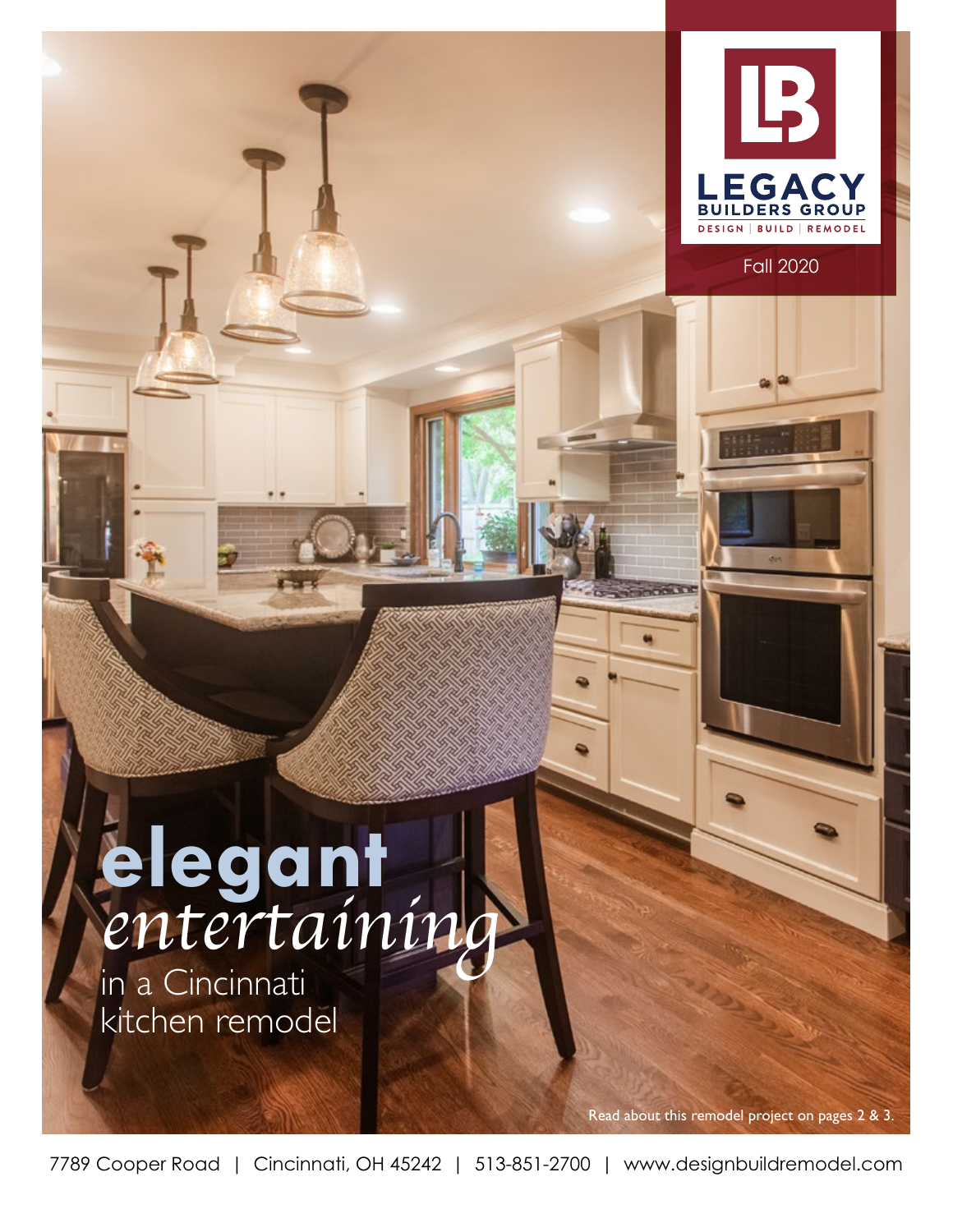## **elegant** *entertaining*



An expansive and elegant kitchen awaits guests in this newly remodeled Wyoming kitchen. The homeowners love to entertain and requested a kitchen that would be a natural and comfortable gathering place for groups of all sizes. Now, they have a beautiful space for leisurely intimate breakfasts and lavish parties alike.

Opening up the kitchen started with removing a wall and using space from the dining room. To make the expanded room feel even more airy, we enlarged the sink window to better capture the beauty of the back yard and flood the space with natural light.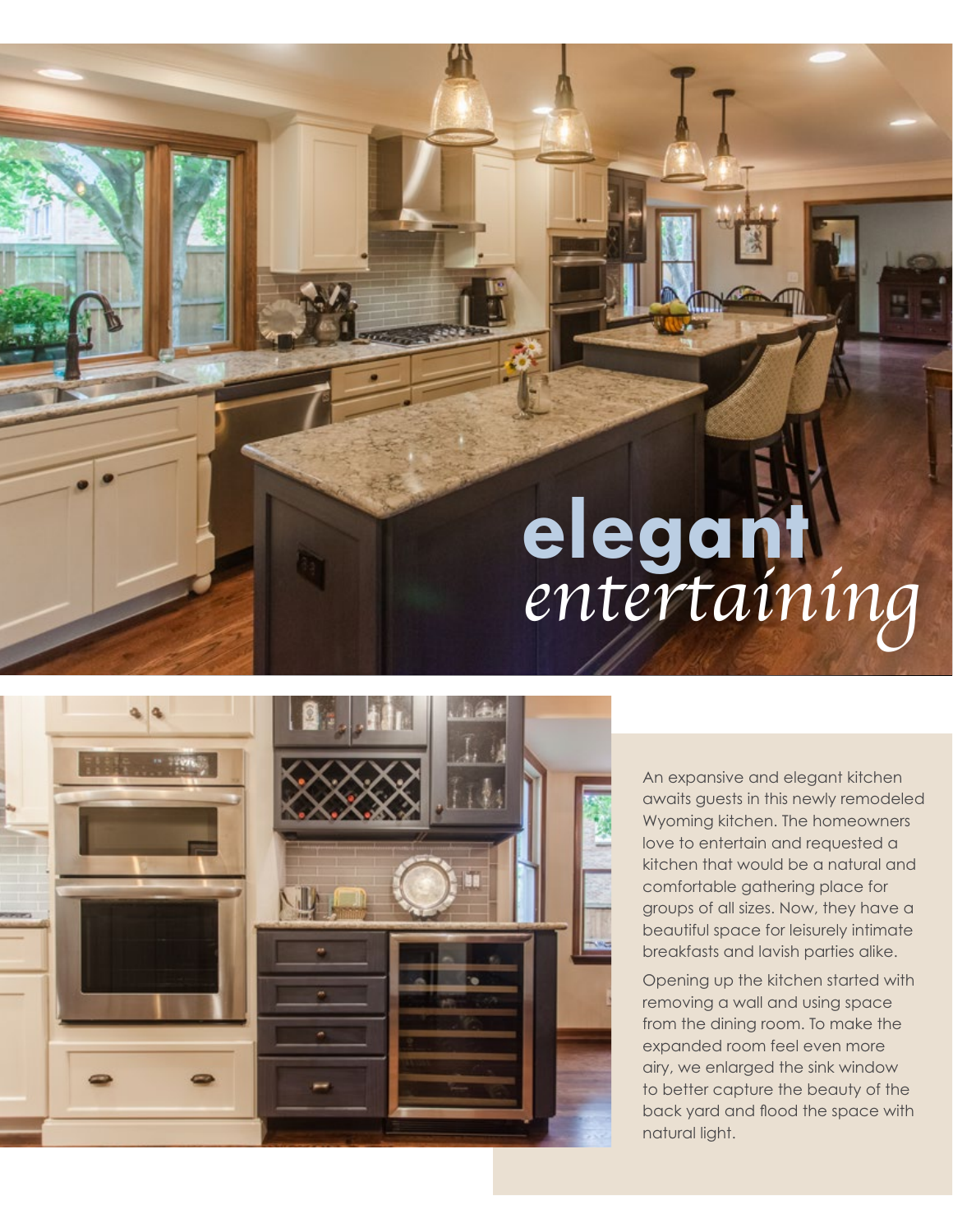

We also added a kitchen island to improve entertaining flow and simplify food prep. This island was designed strategically with two tiers. One end of the island is at bar height for easy, comfortable gathering while the counter height on the other end offers the perfect place to prepare and serve food. The island also reduces congestion around the stovetop and ovens, as well as the beverage station and wine bar.

Finely crafted woodwork can be found throughout the kitchen, from the gracious cabinetry to the turned furniture-style legs and bump out at the sink. Even the ceiling is special. The soffits housed complicated heating and plumbing and could not be removed, so they were incorporated into the design with multiple layers of trim to create architectural interest.





The kitchen truly is the heart of the home, and we are proud to have helped this homeowner's dining dreams come to life.

**Get started planning the entertainingfriendly kitchen of your dreams. Call us today at 513-851-2700!**

## News & Notes Welcome Joel & Michelle!



#### **The Legacy Builders Group team is growing!**

We are thrilled to introduce our new carpenter Joel Hill, a talented carpenter with 35 years of industry experience and a dedication to excellence. Joel is not only an artistic craftsman; he's an outdoor enthusiast who can often be found hunting, fishing, or playing golf.



Michelle Roemer is also joining us as an interior design intern. As she finishes her last year at the University of Cincinnati's College of Design, Architecture, Art & Planning, Michelle looks forward to a bright future of creating beautiful spaces for discerning homeowners.

**Welcome Joel and Michelle!**